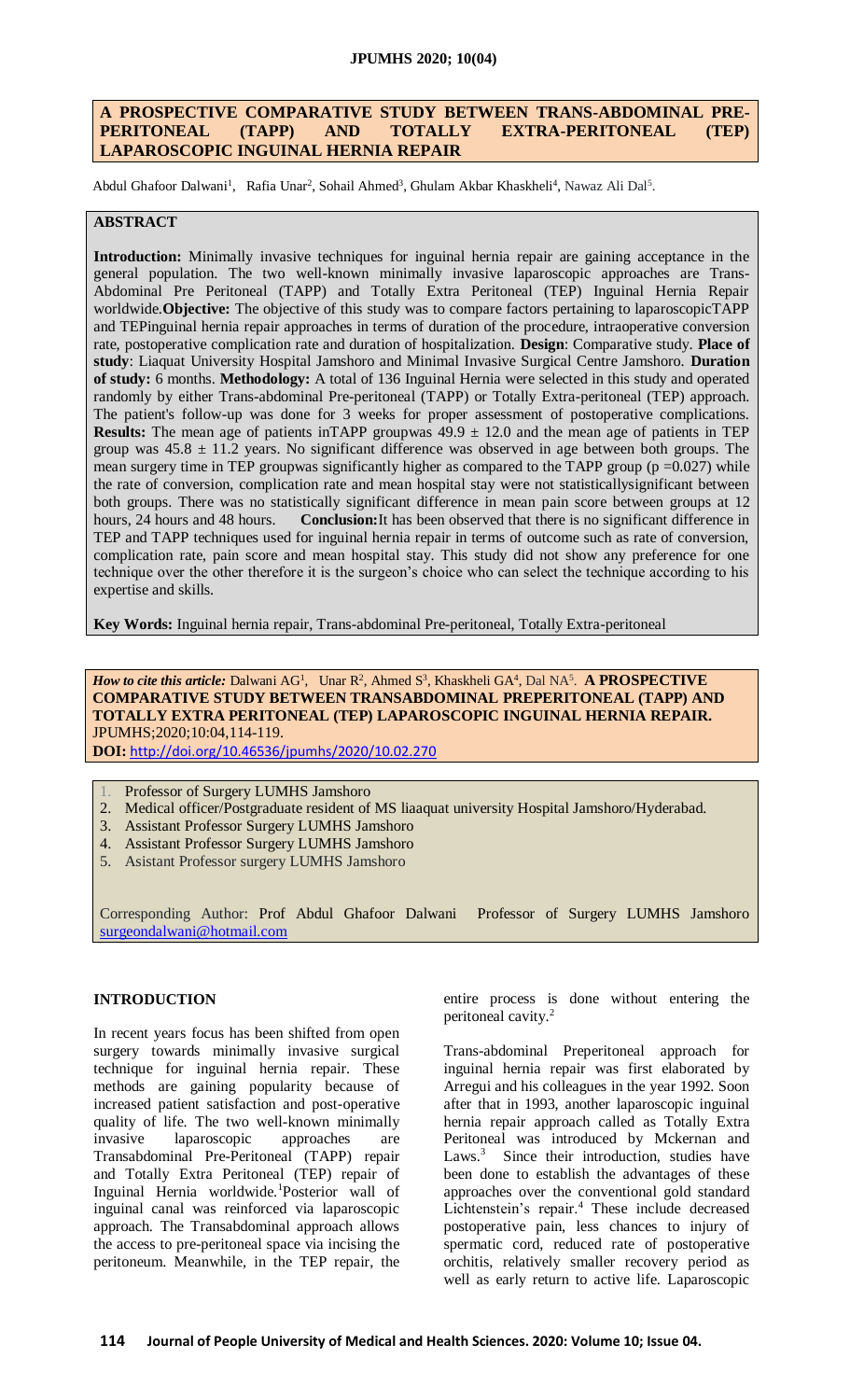repair also have slight chances of recurrence i.e. 1.3% as opposed to open repair i.e. 9.8%. The only drawbacks are increased operative duration and need for general anesthesia.<sup>5</sup>

Varied researches have also been conducted to compare several factors pertaining to both the laparoscopic approaches. Researchers at Emergency County Hospital Timisiora, reported that TEP has a longer learning curve.<sup>6</sup> Despite that another research at Chandka Hospital, Larkana concluded that TEP is relatively better option with minimal chances of visceral injury, adhesions and port site hernias.<sup>7</sup> In a joint study at DOW University, Karachi and LUMHS, Jamshoro it has been concluded that with its reduced conversion rate and postoperative pain, TEP is beneficial for training budding surgeons.<sup>8</sup> Meanwhile, TAPP is criticized due to its approach of entering the abdominal cavity that increase the possibility of injury to intra peritoneal structures even though it is easier to perform than TEP, in a research at All India Institute of Medical Sciences.<sup>9</sup> However, few researchers at SGRRIMHS and SMIH, Dehradun claim the ability of TAPP for enabling perioperative diagnosis as well as identifying undiagnosed contralateral hernia.<sup>10</sup> Though general consensus is that as far as intraoperative and postoperative complications except immediate post-operative pain are concerned, the results derived are not significant to condemn any of the approaches.<sup>11-13</sup>

At present, limited studies have been conducted on the comparison of TAPP and TEP. Only a couple of researches have been carried out in Pakistan so far. There is limited number of resources and the risks of intraoperative as well as postoperative complications run high due to varied reasons. Hence, current study was proposed so that it can effectively correlate with the international findings of comparative research between various components which concern TAPP and TEP.

# **MATERIAL AND METHODS**

The research was carried out at surgery wards,Liaquat University Hospital Jamshoro and Minimal Invasive Surgical Centre Jamshoro after approval of Ethical and advanced board. Informed and written consent were taken. Duration of study was 6 months. Study design was randomized controlled trial. Sampling technique was non-probability consecutive. All patients having Primary Unilateral Inguinal Hernia, aged 18 years or above, fit for general anesthesia selected and randomlydivided into TAPP and TEPgroups. Patients who have Hepatitis B or C positive, coagulopathies, uncontrolled hypertension or diabetes mellitus was excluded from the study. The sample size was 136 with 68 patients in TAPP group and 68

in TEP group. Data was collected via pre structured proforma. Inguinal Hernia was diagnosed through history, clinical examination and ultrasonography. Patients was underwent routine baseline investigations mandatory for performing surgery.Patient's follow up was done for 3 weeks. For statistical analysis SSPS 21.0 version was used. Kolmogorov-Smirnov test was applied to observe the normality. Mean and standard deviation was reported for normality distributed data and analyzed by independent sample t-test. Frequency and percentages were reported for qualitative data and analyzed by Chisquare test or Fisher exact test. p≤0.05 was considered as significant.

## **RESULTS**

A total of 136 clinical diagnosis of Primary Unilateral Inguinal Hernia were selected in this study and operated by either transabdominal preperitoneal patch (TAPP) or totally extra peritoneal (TEP). The mean age of patients in group TAPP was  $49.9 \pm 12.0$  and mean age of patients in group TEP was 45.8± 11.2 years. No significant difference was observed in age between both groups. The mean duration of surgery in group TAPP was  $73.4 \pm 14.8$  whereas the mean duration of surgery in group TEP was 82.4±16.2 minutes. The mean surgery time significantly longer for patients in the TEPgroup as compared to TAPP group  $(p = 0.027)$  as presented in table 1. Rate of conversion was observed in only 1 (1.5%) patient in group TEP while it was not observed in group TAPP (p>0.999). Hematoma was the commonest complication that was observed in 9(6.6%), followed by surgical site infection 7(5.1%), impaired wound healing 3(2.2%), seroma 2(1.5%). The difference was not statistically significant between groups as shown in table 2.Similarly, no significant difference observed in hospital stay between both groups. The distribution of hospital stay of patients between TAPP and TEP group is presented in figure 1.Chi square test was used to compare the overall complication rate between both groups. Overall complication rate in TAPP group was 19.1%. Overall complication rate in TEP group was 13.2%. This difference was found to be statistically insignificant (p value = 0.352). (Figure 2).Comparison of mean pain score was also not statistically significant between groups at difference point time (Figure 3).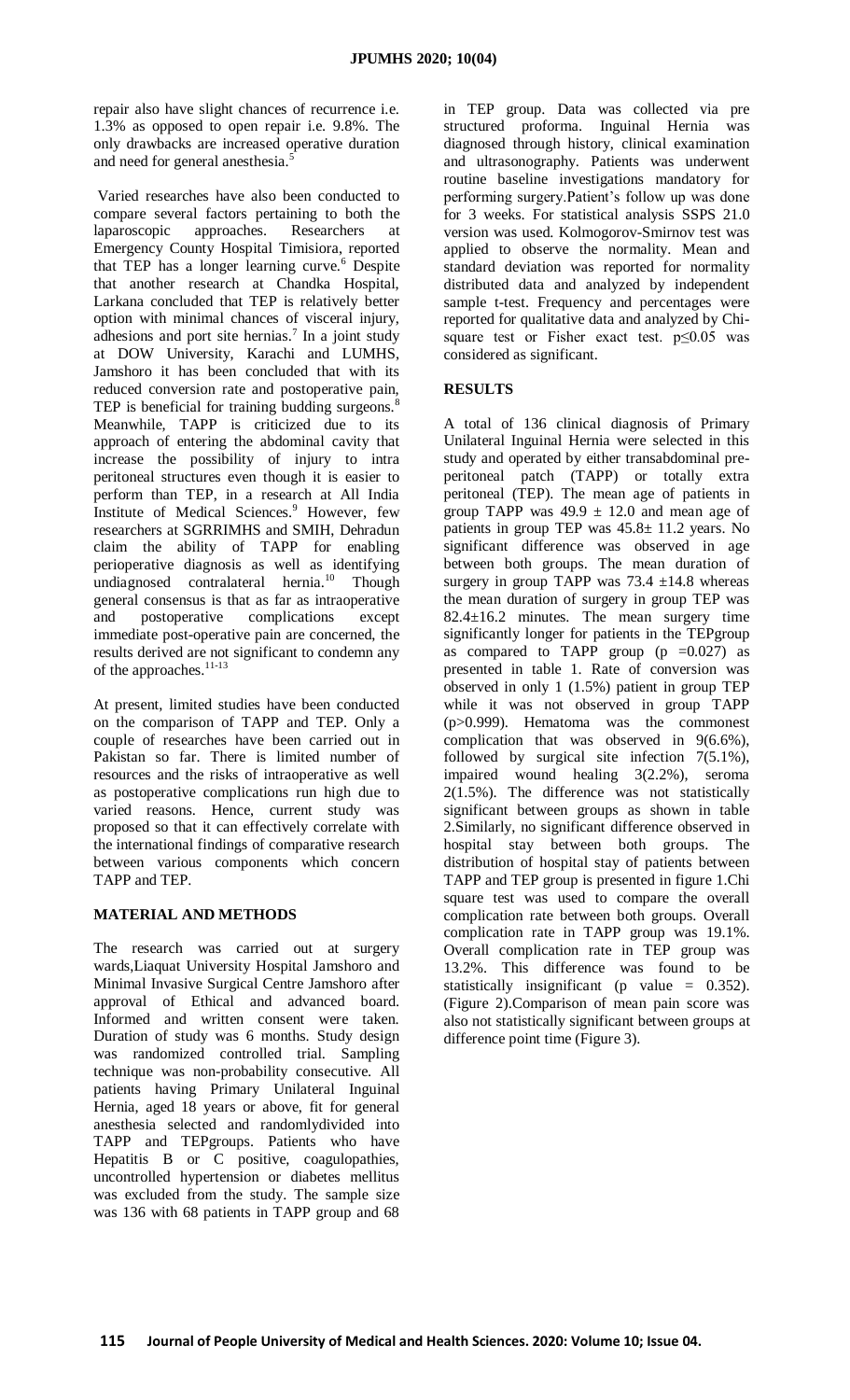# **JPUMHS 2020; 10(04)**

| <b>Variables</b>                       | <b>Group TAPP</b><br>$n = 68$ | <b>Group TEP</b><br>$n = 68$ | $ p-value $ |  |
|----------------------------------------|-------------------------------|------------------------------|-------------|--|
| Age (years)                            | $49.9 \pm 12.0$               | $45.8 \pm 11.2$              | 0.195       |  |
| Duration<br><sub>of</sub><br>(minutes) | surgery $73.4 \pm 14.8$       | $82.4 \pm 16.2$              | $0.027*$    |  |

|  |  |  | Table 1: Comparison of mean of age andduration of surgery between TAPPand TEP groups |
|--|--|--|--------------------------------------------------------------------------------------|
|  |  |  |                                                                                      |

\* Significant

# **Table 2: Comparison of postoperative complicationsbetween TAPPand TEP groups**

| <b>Complications</b>           | <b>Group TAPP</b><br>$ln=68$ | <b>Group TEP</b><br>$n=68$ | p-value |
|--------------------------------|------------------------------|----------------------------|---------|
| Conversion                     | $0(0.0\%)$                   | $1(1.5\%)$                 | > 0.999 |
| Seroma                         | $2(2.9\%)$                   | $0(0.0\%)$                 | 0.496   |
| Haematoma                      | $5(7.4\%)$                   | $4(5.9\%)$                 | > 0.999 |
| Scrotal Edema                  | $0(0.0\%)$                   | $1(1.5\%)$                 | > 0.999 |
| <b>Meshoma</b>                 | $0(0.0\%)$                   | $0(0.0\%)$                 |         |
| Impaired wound healing         | $2(2.9\%)$                   | $1(1.5\%)$                 | > 0.999 |
| <b>Surgical Site Infection</b> | $4(5.9\%)$                   | $3(4.4\%)$                 | > 0.999 |
| Reoperation                    | $0(0.0\%)$                   | $0(0.0\%)$                 |         |
| <b>Overall complications</b>   | 13 (19.1%)                   | $9(13.2\%)$                | 0.352   |



**Figure1: Comparison of hospital stays between TAPPand TEP groups**  $p$ -value = 0.365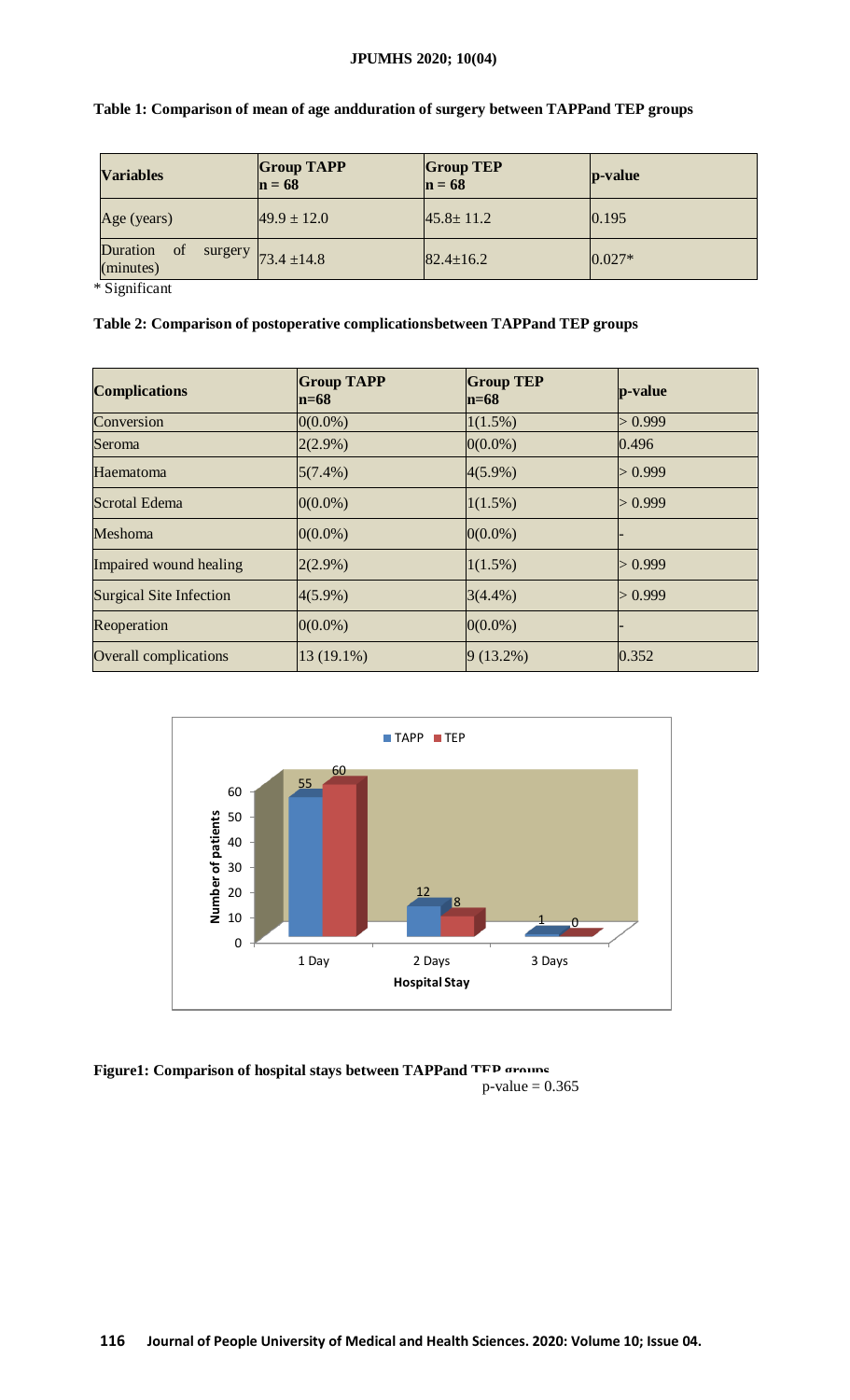

**Figure2: Comparison of overall complication rate between TAPPand TEP groups**

#### **DISCUSSION**

Laparoscopic surgery for inguinal hernia repair is gaining popularity among the general population and in new era surgeons. When laparoscopic hernia repair was compared with open technique shows no significant difference in recurrence rate, complications rate and pain in both procedures**.** 14- <sup>18</sup> Open technique is easy to learn while laparoscopic hernia repair has long learning curve. Laparoscopic techniques has many advantages over open hernioplasty. Laparoscopic hernia repair is associate with less hospital stay, early return to work, increased patient satisfaction and good quality of life. Two laparoscopic techniques are used for repair for hernia i.e. TEP and TAPP but there is controversial data available regarding superiority of one technique over the other. TAPP is easy to learn but abdominal cavity is entered and mesh is placed in preperitoneal space to cover the all hernia orifices at inguinal region. TEP has long learning curve and less postoperative pain as compared to TAPP;in this technique mesh is placed in preperitoneal space without entering into peritoneal cavity and there is less chances of damage to intrabdominal organs and posthernioplastyintestinal obstruction due to adhesions. 14-16Several studies has been done for comparing TEP and TAPP including and met analysis of randomized controlled trials worldwide without making census of superiority of one technique over the other. 15-17This current study had been performed to find out the superiority of one technique over the other for inguinal hernia repair.

All the patients in this study were male. This reflects the gender specific incidence of inguinal hernia in general population. The mean age of patients in group TAPP was  $49.9 \pm 12.0$  and mean age of patients in group TEP was  $45.8 \pm$ 



**Figure3: Comparison of pain score between groups at difference point time**

11.2 years. No significant difference was observed in age between both groups. Relatively younger and middle aged patients could be explained by theselection of the unilateral, uncomplicated, primary inguinal hernia cases for the study.

In present studymean operative time was less in laparoscopic TAPP repair than in laparoscopic TEP repairand it wasstatistically significant. This study coincides with other similar studies. This could be explained by the fact that TAPP is considered slightly easier since the operation is intra-peritoneal and surgeons are more familiar with intra-abdominal anatomical structures.<sup>21</sup> Some studies also contradicts with present study andduration of TEP surgery was significantly higher than TAPP. TEP repair has longer duration of surgery. The reasons behind these results arethat TEP is technically difficult and less familiarity of surgeons with anatomy in preperitoneal space.<sup>22</sup>

In this study rate of conversion was observed in only 1.5% in group TEP while it was not observed in group TAPP. The conversion rate in TEP is variable. <sup>23-28</sup>Study finding was supported by the study done by Zeineldinet al. who also had 2 cases of TEP being converted to TAPP because of entry into the peritoneum while creating the TEP plane.<sup>16</sup>but this complication can be prevent by careful dissection and respecting anatomical structures.24-26, 28In a study done by Tamme et al.also conclude that there is no significant difference in conversion rate in both techniques and it was observed in 0.24 % cases. 23-27

In current study we compared the post-operative pain at 12 hour, 24 hour and 2days. Visual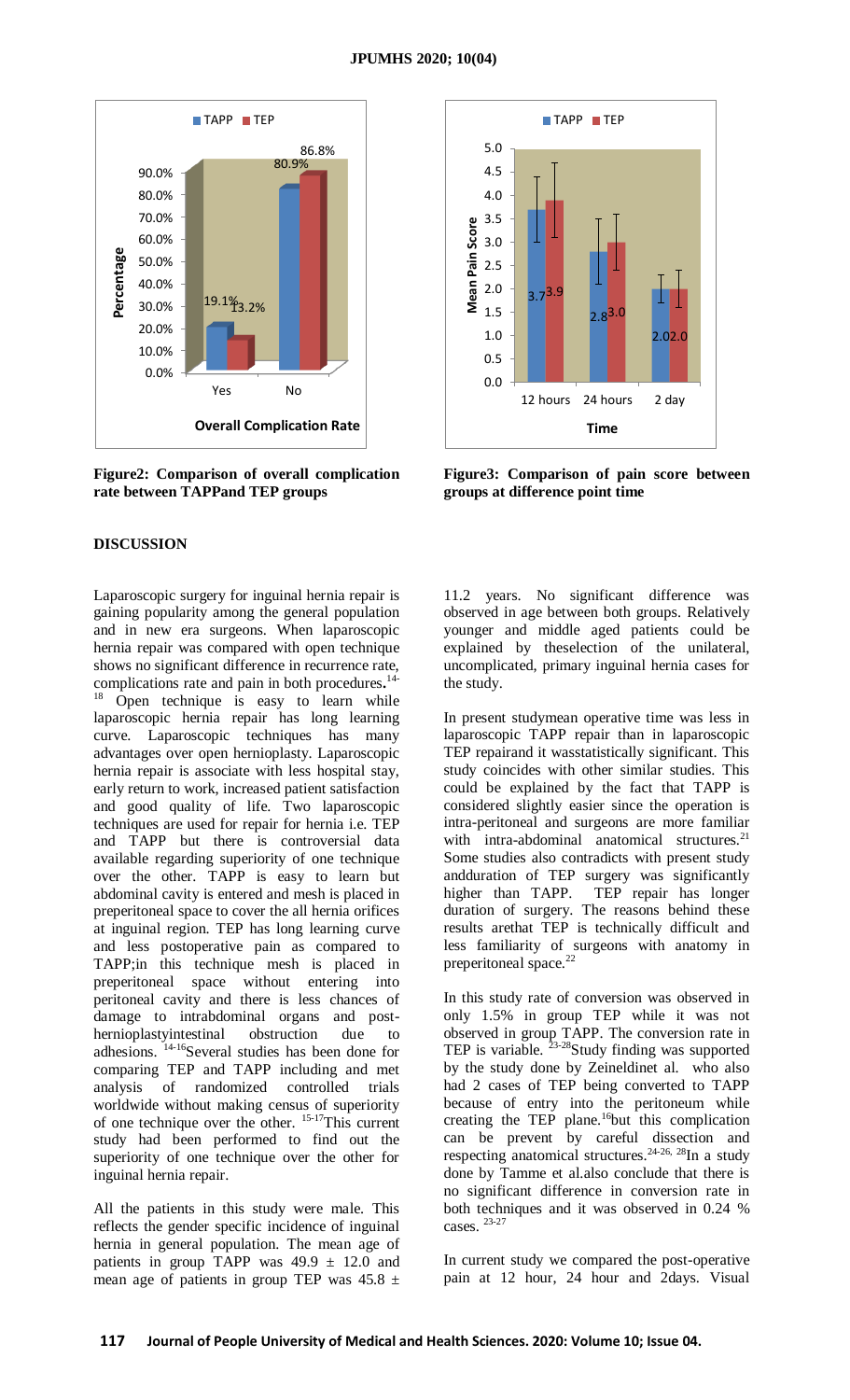analogue scale (VAS) was used to score the pain. Comparison of mean pain score was also not statistically significant between groups at difference point time. This may be due to the residual effect of general anesthesia in both the groups and use of good analgesics. Our results are comparable with study done by Tolver et al. which observed that there is no significant different among TEP and TAPP for inguinal hernia repair<sup>29</sup> In a study done by Gurung et al. showed that postoperative pain were significantly higher in TAPP group.<sup>22</sup>

Overall complication rate in TAPP group was 19.1% and 13.2%in TEP group but there was no statistically significant difference found in both groups. Scrotal edema, seroma or hematomas are known complications of open as well as laparoscopic hernia surgery. Many factors are responsible for such complications such as hernia with a large sac, reoperation for a recurrent hernia, and the surgical proficiency as well. Hematoma was the commonest complication that was observed in 9(6.6%) patients in present study; out of which 5 cases were in TAPP group while 4 cases were in TEP group. Different results were observed in a study done by Wake et al. in which there was only one case of haematoma out of 28 patients who underwent TAPP repair while no patient had haematoma in TEP group which comprised of 24 patients.<sup>20</sup> In current study seroma was found in 2 patients in TAPP group while no seroma was seen TEP group and they were statistically insignificant. Our finding was supported by the study of Zeineldin A which showed 2 cases of seroma in TAPP and 4 in TEP, which was also insignificant statistically.  $21$  In this study 4 cases had surgical site infection, 2 had impaired wound healing in TAPP group while 3 cases showed surgical site

### **REFERENCES**

- 1. Williams NS, Bailey H, Bulstrode CJ, Love RM, O'Connell PR. Bailey & Love's short practice of surgery.  $26<sup>th</sup>$  ed. Boca Raton: Crc Press; 2013. 955 p.
- 2. Lawrence PF, Bell RM, Dayton MT, Hebert J. Essentials of general surgery.  $5<sup>th</sup>$ ed. Philadelphia: Lippincott Williams & Wilkins; 2013. 209 p.
- 3. Takata MC, Duh QY. Laparoscopic inguinal hernia repair. Surg Clin North Am. 2008;88(1):157-178.
- 4. Abid KJ, Karki B, Haider H, Ashraf M, ul Islam HR. Surgical outcome of totally extra peritoneal (TEP) Laparoscopic repair versus Tension free mesh repair (Lichtenstein) in inguinal hernias. *Annals of* KEMU [internet]. 2010; jul[30 may 2017] 16(1 SI). Available from: [www.annalskemu.org/journal/index.php/an](http://www.annalskemu.org/journal/index.php/annals/article/view/161) [nals/article/view/161](http://www.annalskemu.org/journal/index.php/annals/article/view/161)
- 5. Lal K, Laghari ZH, Laghari A. laparoscopic total extra peritoneal mesh repair and open lichtenstein mesh repair for

infection and 1 case showed impaired wound healing in TEP group. Comparable results were seen in a study done by Wake BL et  $al^{20}$ 

### **CONCLUSION**

It has been observed that there is no significance difference in TEP and TAPP techniques used for inguinal hernia repair in terms of outcomes such as rate of conversion, postoperative pain, complications rate and mean hospital stay. This study did not show any preference of one technique over the other therefore it is surgeon's choice who can select the technique according to his expertises and skills.

#### **ETHICAL APPROVAL**

The protocol for the study was approved by the institutional ethics committee

#### **CONFLICT OF INTEREST**

Authors declared no conflict of interest

#### **DISCLOSURE**

This is thesis based article. Thesis has been submitted by Dr RafiaUnar for partial fulfilment of Master of Surgery at Liaquat University of Medical and Health Sciences Jamshoro

#### **FUNDING**

There are no sources of support.

#### **PATIENT CONSENT**

Consent of the patients was taken prior to the writing of the manuscript.

the treatment of inguinal hernia. MedChannel. 2011;17(3):3-17.

- 6. Vãrcuæ F, Duåã C, Dobrescu A, Lazãr F, Papurica M, Tarta C. Laparoscopic Repair of Inguinal Hernia TEP versus TAPP. Chirurgia (Bucur). 2016;111(4):308-312
- 7. Shaikh AG, Soomro MI, Shaikh MS, Memon AA. Outcome of totally extraperitoneal laparoscopic hernioplasty at a tertiary care hospital Larkana. J Pak Med Assoc. 2013;63(7):850-853.
- 8. Abbasi MR, Shaikh AR, Sangrasi AK, Shaikh NA, Shaikh U. inguinal hernioplasty; laparoscopic tep with & without dissection balloon. Professional Med J. 2015;22(6):782-86.
- 9. Krishna A, Misra MC, Bansal VK, Kumar S, Rajeshwari S, Chabra A. Laparoscopic inguinal hernia repair: transabdominal preperitoneal (TAPP) versus totally extraperitoneal (TEP) approach: a prospective randomized controlled trial.Surg Endosc. 2012;26(3):639-649.